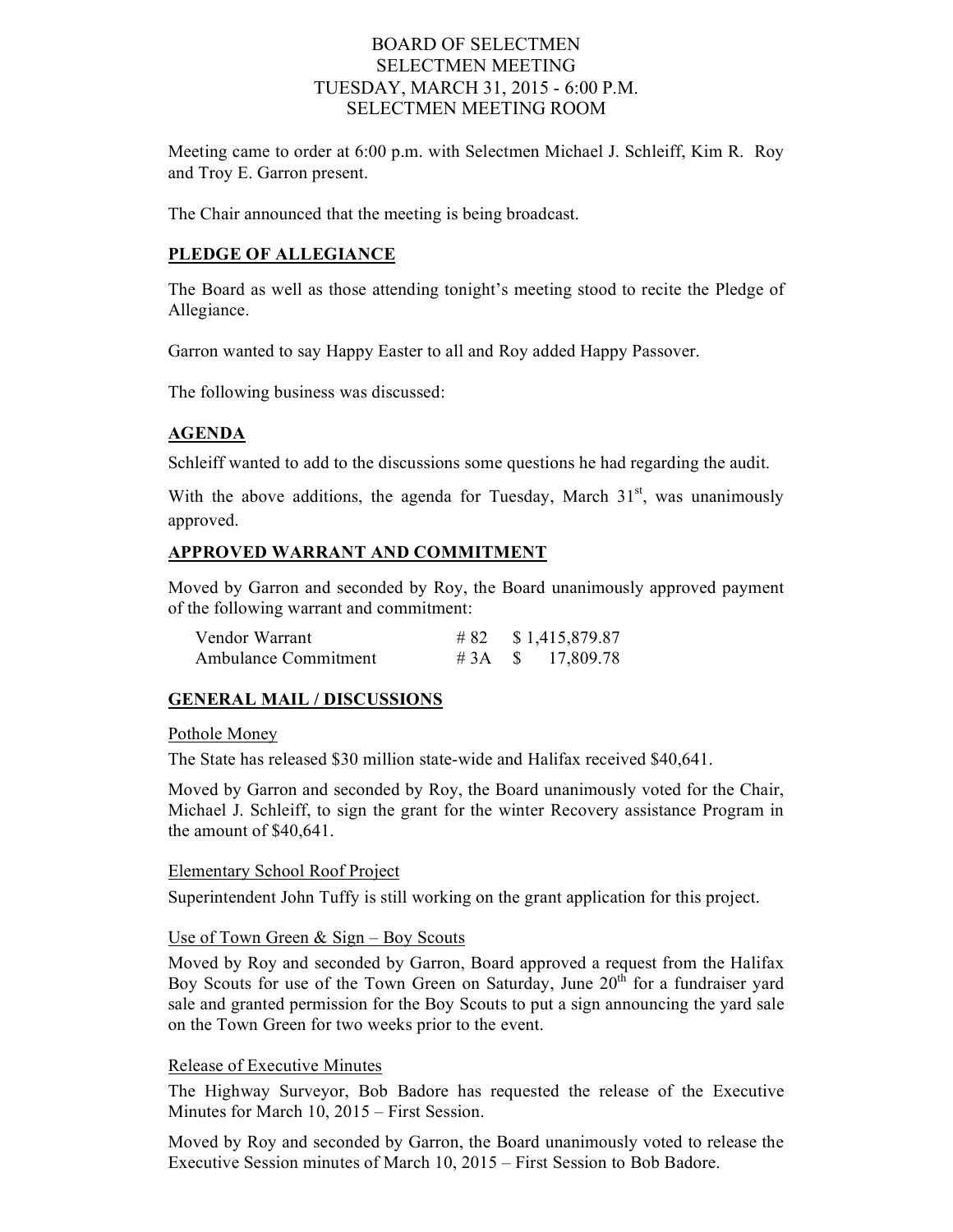# BOS Meeting for April  $7<sup>th</sup>$

Schleiff asked how the Finance Committee was coming along with the budget and Seelig said that they were moving along and hopefully will be done with Article 4 tomorrow night. He is recommending that the Board review the warrant next Tuesday. Roy added that Capital Planning has completed the priority list. Schleiff asked that this meeting just be the review of the warrant. Seelig thinks the Solar Committee might want to come in to talk about the landfill for the solar fields.

Moved by Roy and seconded by Garron, the Board unanimously voted to start the April 7, 2015 at 7:00 p.m. to discuss the warrant and talk with the Solar Farm Committee.

# Chapter 61A Land

Garron asked if we heard anything regarding Mr. Nessralla intent to lease the nine acres of land for a solar field on his property at 69 Summit Street and Seelig said he has only heard from the soccer folks. He continued to say that if we want to pursue this we will need a need an appraisal and money for the appraisal, which means a reserve funds transfer or use money from stabilization but that would need two-thirds vote. Seelig said that there are lots of hoops to jump through and we are running out of time (needs to be done within 30 days of notification). In addition, the Board would have to place an article on the warrant of the Annual or Special Town Meeting (May  $11^{th}$ ) to purchase the land.

Roy suggested not moving forward seeing as we have no money and Garron said that based on the information brought before them they should decline the offer.

Moved by Roy and seconded by Garron, the Board unanimously voted to decline the purchase of the of Chapter 61A land at 69 Summit Street.

## LED Sign

Town Counsel wants some changes in the contract; hence Seelig will send it back with the revised wording.

Moved by Roy and seconded by Garron, the Board unanimously voted to amend the contract as per Town Counsel.

## Non-Binding Referendum

The following is the draft of the referendum:

Do you request that the State Legislature nullify the 2010 decision of the Department of Elementary and Secondary Education to adopt the Common Core State Standards, returning the Massachusetts Curriculum frameworks to the pre-2010 Massachusetts State Standards?

Roy said that Mr. Tuffy will bring to School Committee on Monday to have them look at it out of respect. Mr. Shiavone said that they want a separate forum and Roy said they would prefer that.

## Halifax in Lights Event

Seelig informed the Board that the event will be happening. There will be a slight change in the hours. Hours will be  $4 - 7$  p.m. here at the Town Hall then  $7 - 9$  p.m. over at the Elementary School and fireworks at 9:15 p.m.

## Draft of Audit

Schleiff read the summary page of the audit which it notes the deficiencies and the departments where they occurred.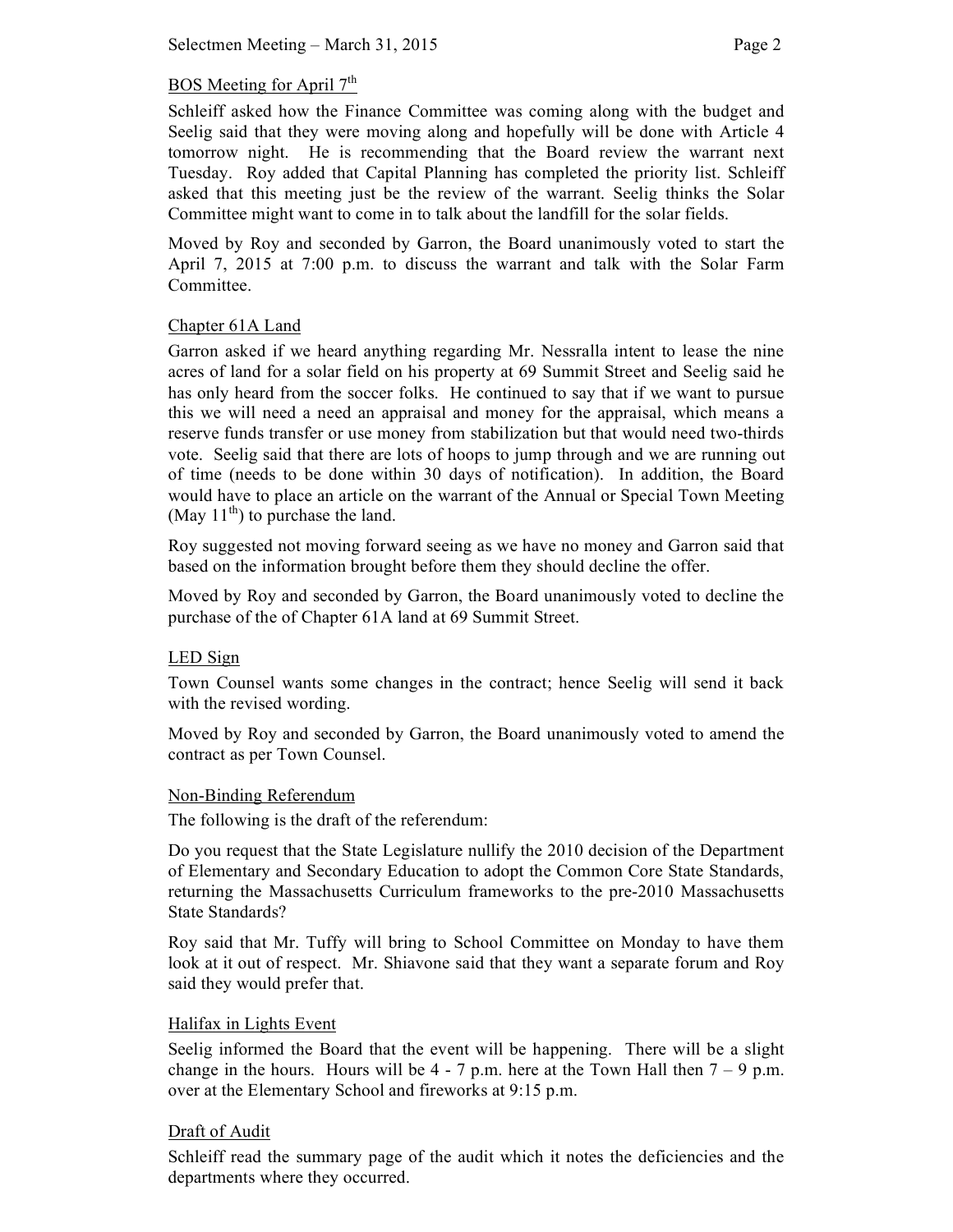Garron said that they need to find out what the deficiencies were last year and see if they are the same this year and suggested sending letters with the deficiencies and ask what they have done to fix. Both Schleiff and Roy agreed with sending letters (BOS would like to read before sending out).

Seelig pointed out that some have to do with elected officials; therefore they are limited to what we can say. He added that some of the issues were that capital assets need to be on the balance sheet and record keeping needs to be more robust but it is a lot of work to get some of this work done and Sandy has enough to do with less manpower. He did say that it does affect us but our bond-rating has been fine.

Schleiff suggested bring this issue back at a later date.

Moved by Garron and seconded by Roy, the Board unanimously voted to take a break at 6:50 p.m.

# **SCHEDULED APPOINTMENTS**

## *Public Forum - Right to Farm & Agricultural Commission*

Roy began by welcoming everyone and reminding them that the meeting is being broadcast.

### *Right to Farm*

### Terry Carman – 228 Hudson Street

She began by thanking the Board for hosting the forum and began by saying that she is a backyard horse owner and that this has been triggered by the Board of Health's proposed regulations for barn and/or stable inspection. She continued to say that the town is changing and we too have to change and want to get along with everyone. Ms. Carman said that the *Right to Farm* does not create any new laws as there are already State laws that exist and that the *Right to Farm* affirms that they have the right to farm and if not passed they still have the right to do so. The goal is to reduce the complaints to the Board of Health, Board of Selectmen and other departments.

#### *Agricultural Commission*

Ms. Carman explained that the commission will be appointed by the Board of Selectmen and the goal is to bridge the farming and non-farming community. People move here because the area is nice and they like the animals. The farmers want to be an active part in the community i.e riding lessons, local honey, farmers' markets, fresh eggs etc.

#### Dick Ward - Chairman, Carver Board of Selectmen

Began by saying that he is on the Agricultural Commission in Carver and was happy to come over and speak. The commission deals with all types of farming and have been involved with Board of Health and Zoning Board on issues as the Agricultural Commission helps mediate complaints (bees, roosters, cranberry bogs etc.). It is better for the farmers to have a commission member show up at their property than a local official.

Roy asked if Carver had a by-law in place and a liaison who might go to meetings and Mr. Ward said they did have a by-law and that they do not have liaison as they are on request. The Agricultural Commission meets monthly and they might attend a Board of Health or Conservation Commission meeting once a year. Roy asked how many are on the commission and if they post meeting and take minutes and Mr. Ward they have 8 and yes they post and take minutes.

Garron asked what types of animals are included and Mr. Ward said all agricultural animals. Garron then asked dogs and he said they are separate and that Carver's Town Administrator does the dog hearings but Board of Selectmen are designated.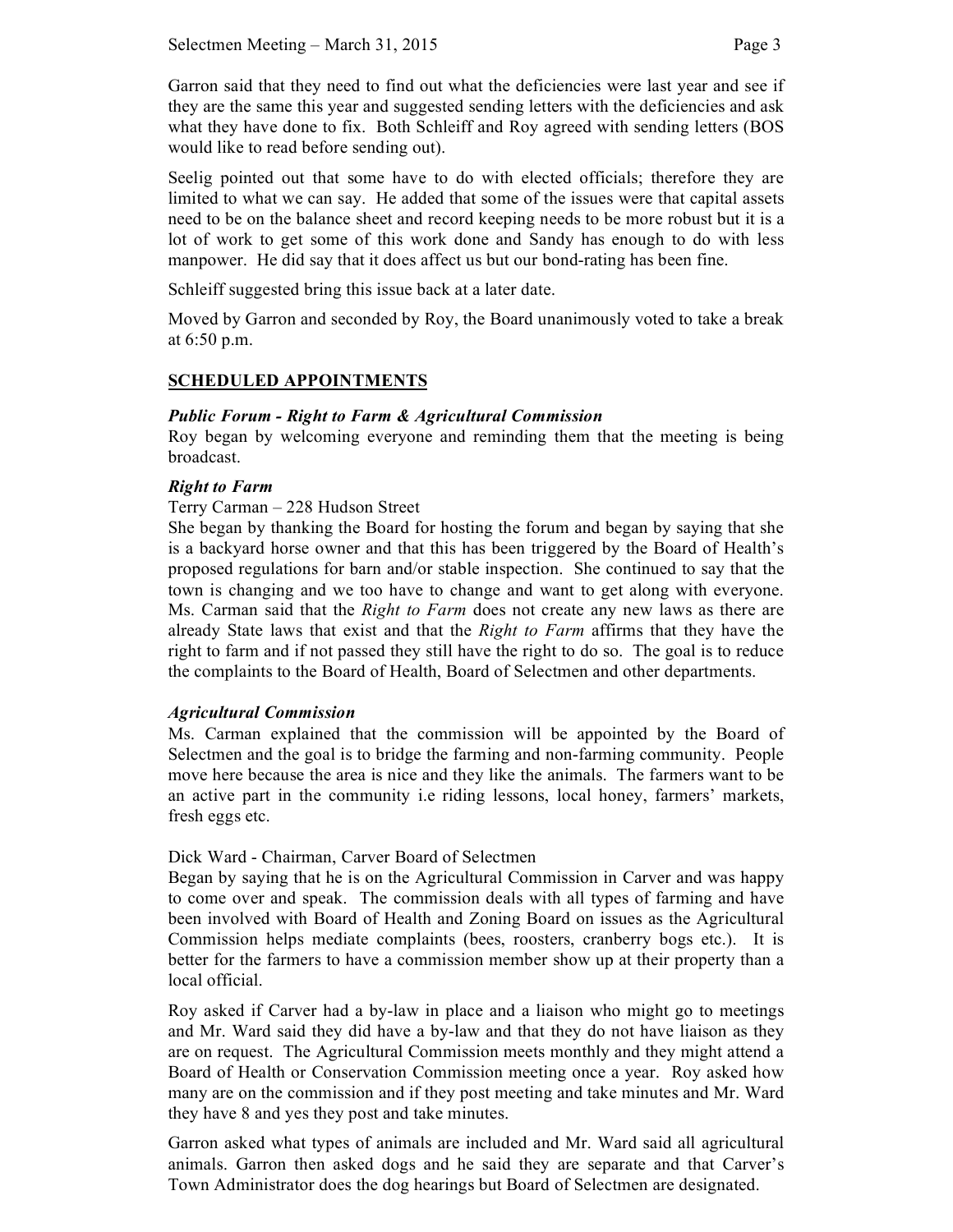Roy asked if his commission has a budget and he said yes, \$400.

Jim Hayward – 246 Plymouth Street

He is the President of Plymouth County Farm Bureau and he has not come across a town that regrets having an Agricultural Commission

Garron asked if there were other groups and Mr. Carman said there is the 4-H but that is for younger children and 4-H groups are dying out as they are becoming smaller and smaller. Mr. Ward said they support as much as we can and the 4-H Clubs encourage agriculture Garron then asked if there is a listing from the State stating what a farm animal is and Ms. Carman said that she thinks the State works hand-in-hand with the Agricultural Commission and the 4-H.

Seelig asked the following questions which are followed by the answers in bold italics.

What would be the noticeable changes in the Halifax if these by-laws were approved? *No changes in the law.*

What activities that were not allowed now would be allowed or vice-versa, what activities would no longer be allowed?

*None. Supporting existing empowered laws.*

What are some examples of incidents that have occurred in Halifax and how would approving these by-laws either prevent these incidents from occurring or lessened their severity?

*We would not be privy to all the complaints that would be the BOH. We would be the bridge. Members of the Agricultural Commission will be more knowledgeable.*

The model "Right to Farm" by-law does not include, in its definition of agriculture, the keeping of horses for non-commercial use? Why does this version include it? *Number of us had non-commercial use.*

Why not extend the definition to the keeping of all animals, not just horses, for noncommercial use as, per state statute, the breeding of all domestic animals is considered to be agriculture an include in the proposed by-law, but only the keeping of horse for personal non-commercial use is considered to be agriculture?

*You do not want to categorize a domestic cat or dog with live stock*.

To quote from the proposed by-law: "It is herby determined that whatever impact may cause to others through the normal practice of agriculture is more than offset by the benefits of farming to the neighborhood, community and society in general." Does this mean that no matter what the impact is upon the abutters or others due to agricultural activities, that the abutters have no justification for filing a complaint about said practices or requesting a change in said practice? If there can be justification, on what grounds can a complaint be filed or a request made?

*There are specific chapter sections. They would be referred to the law.*

If this by-law is passed, what rights do abutters and others have to enjoy their own properties or are those rights subservient to the rights of those engaged in agricultural practices?

*This does take the authority away from any board or department in town. Does not give the farmer the authority.* 

How would he commercial agricultural operations affect the ability of abutters or others to access water services for their properties? What would be the "certain circumstances" when this would occur?

*Laws already exist. Mr. Ward said all cranberry growers need to be registered with the DEP and are monitored for the water they use.*